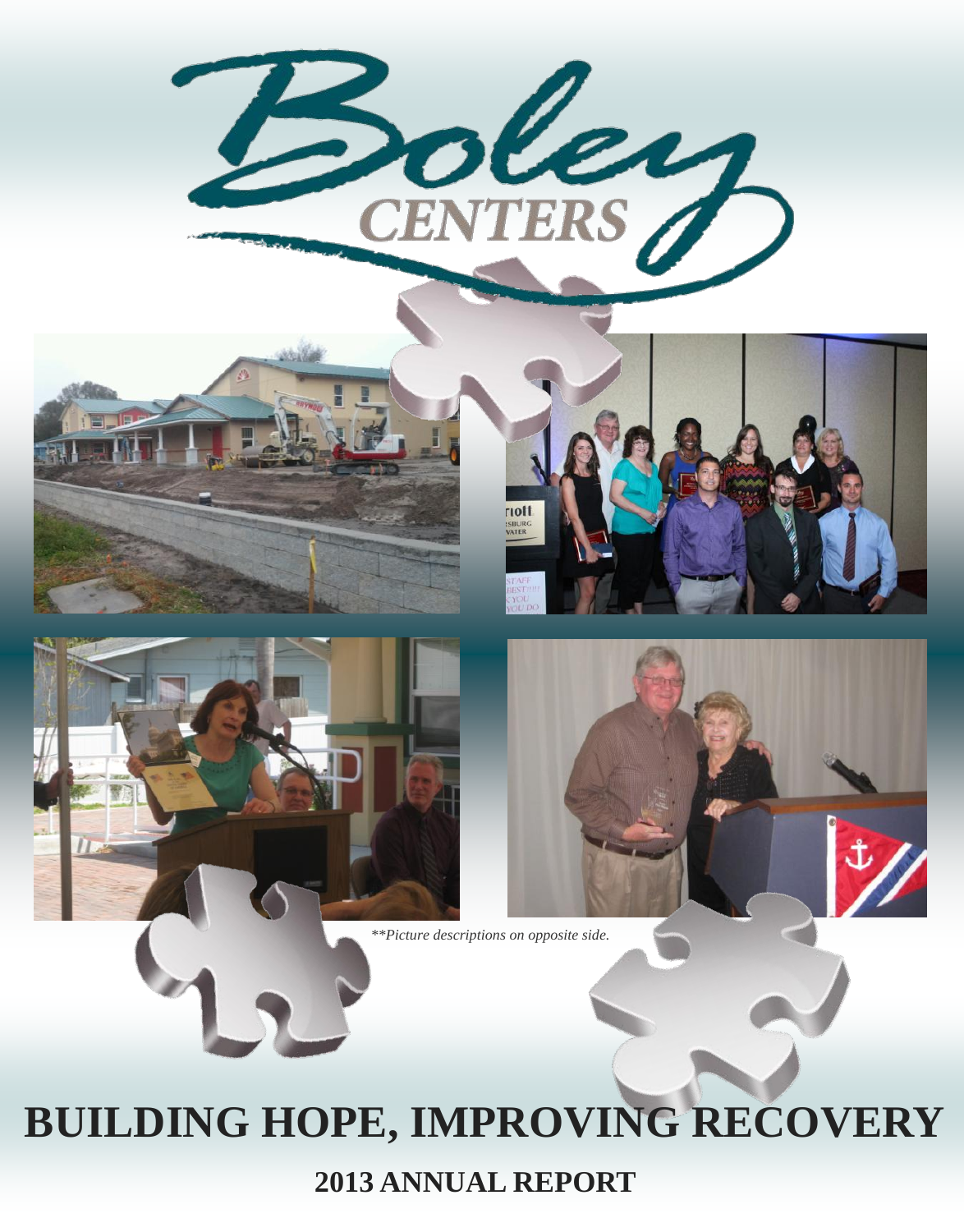Dear Friends,

We began 44 years ago as a humble half-way house for men called Boley Manor. Boley was founded on the simple belief that we could serve people who have a mental illness in the community effectively; that state mental hospitals were not the answer. In time we changed our name a time or two and added ancillary services such as vocational programming, day treatment, life skills training, supported living, group homes and much needed permanent supported housing to help people in recovery enhance their independence and improve their quality of life. These programs and services have been our cornerstone and are vital components of our continuum of care as we assist individuals on their path to recovery.

We have been successful in helping people and that success has often been quiet. Our style is not boastful and we have never been in need of accolades. We are in the business of improving lives and the work we do - - the work performed by our staff each and every day - - is often tiring and hard but *always* rewarding when a life is made better!

With dramatic changes in our economy that have negatively impacted our local community and limited the care our consumers receive, we intuitively know we must form alliances with like entities who share our mission of helping people to remain independent and well. Call it partnering, aligning, collaborating or simply joining together – we are doing a whole lot more of that these days. Together we share the hope that the core needs of our consumers are more easily met, service delivery is improved and ultimately, more people are being helped and in a much more efficient way. We have worked on numerous fronts to combine our resources with strong partners who have shared expertise or more often, an expertise which complements our own. Here are a few examples of our efforts:

- We began working with the South Pinellas County Society of St. Vincent de Paul's Supportive Services for Veteran Families Program, helping unemployed Veterans and their adult family members to access employment opportunities. This collaboration combines resources to help Veterans gain employment and find permanent housing.
- In conjunction with the Homeless Emergency Project (HEP), we are providing the Homeless Veterans Reintegration Program (HVRP). This program aims to get Veterans who have been chronically homeless into suitable housing with appropriate supports, and gainfully employed.
- In a joint money-saving venture between Operation PAR and Boley Centers, we now share administrative services such as Human Resources, IT, QI, Maintenance Services and Accounting.
- Boley Centers is collaborating with a handful of local agencies to create the Bayside Health Campus with five locations strategically placed in the highest poverty areas within the County. Collaborating agencies include Pinellas County Health & Human Services, Pinellas County Health Department, All Children's Hospital, Baycare, Juvenile Welfare Board and Suncoast Centers, all of whom comprise the operating Board of Directors of the new Bayside Health Campuses. Our role will be to provide supported housing and vocational services. The campuses will be one-stop medical clinics for residents who are homeless and have low income.
- We have joined Baycare Behavioral Health Alliance, a strategic alliance with seven other agencies, which is intended to foster a more comprehensive network of care. We feel that this is critical for individuals experiencing behavioral health problems. These agencies include Baycare Behavioral Health, HEP, Fairwinds Treatment Center, Northside Mental Health Center, Operation PAR, Suncoast Center and Tri-County Human Services. The vision of this strategic alliance is to:
	- Efficiently coordinate post-acute environment to optimize patient-centered care.
	- Address both the fee-for-service and future population health management models.
	- Continuously improve the quality of services for our customers.
	- Position and organize the alliance to easily integrate with other elements of the continuum of care.
	- Eliminate duplication and create efficiencies to reduce indirect costs, and direct more resources to patient care, maintaining local community-based operations.

We continue to work hard to maintain our core services for adults with major mental illnesses. Simultaneous to this, we persist in our expansion of housing for people who have mental illnesses, people who are homeless, and people who are disadvantaged. This spring we will open 14 units of permanent supported housing for people who have a mental illness at our newly built Sunset Point Apartments. We were recently funded to build additional units at our Broadwater Apartments which should break ground this summer and ultimately provide ten additional units of permanent supported housing for people who are chronically homeless.

One other vital partnership we cannot overlook is the one we share with our loyal community donors. We value your role on our team and your shared interest in helping to improve the lives of the people we serve! In this vein, we have included a donation remittance envelope with this report. Please consider making a donation which will directly benefit (only 9% of our revenue is used for administrative expenses!) the programs and services we provide for the men, women and children we serve including displaced Veterans, people who are chronically homeless and individuals with chronic mental illness.

With gratitude,



Dandy Incorrea

Sandy Incorvia Chairman of the Board



Gary MacMath President/CEO

**\*\*Pictured on the front cover:** *top left -* Sunset Point Apartments construction; *top right -* group picture of staff dinner award winners*; bottom left -* Shirley Miaoulis, District Representative for now deceased Congressman C.W. Bill Young; and *bottom right -* Gary MacMath with Ginny Battaglia at the Boley Angels Gala Holiday Brunch.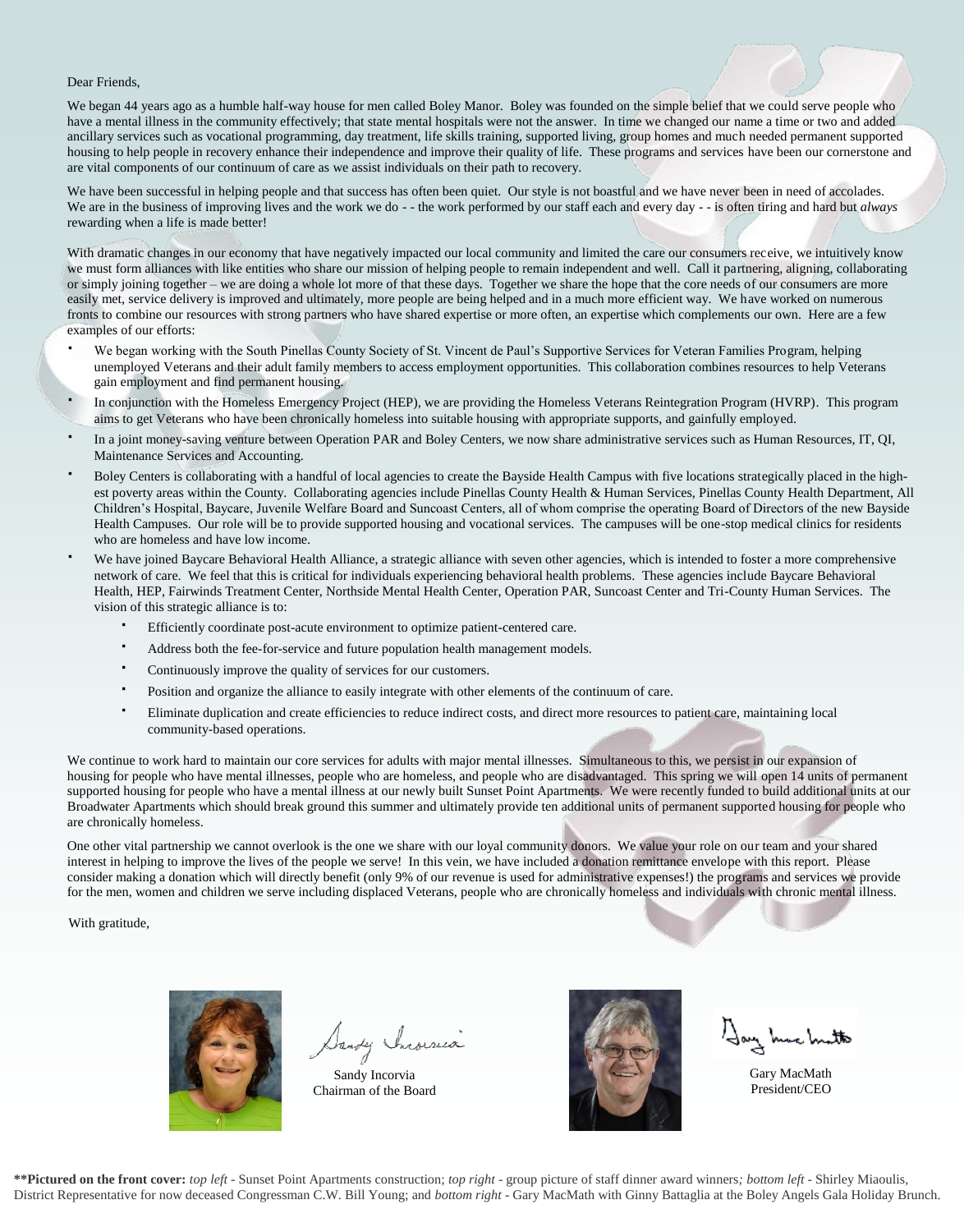#### *Board of Directors*

*Chairman* Sandy Incorvia

*First Vice Chairman*

Loretta Ross *Second Vice Chairman*

Sally Poynter

*Immediate Past President* Rutland Bussey

#### *Directors*

Brenda Battaglia Virginia Battaglia Major Sharon Carron Leonard Coley Jack Hebert Martin T. Lott Paul Misiewicz Robert Pitts Joseph L. Smith Shanetta Wright-Minter

#### **PRESIDENT/CEO**

Gary MacMath

#### **CHIEF OPERATING OFFICER** Miriam Nordlinger

## **People Served**

During fiscal year 2012/2013, over 2,300 people were served, including: 1,050 individuals and families resided within Boley Centers' managed housing and voucher programs, including 496 people who were homeless.

- Supported Housing services were provided to more than 150 consumers.
- Our Life Enhancement Activities Program served 136 consumers, with 79 new admissions and 63 discharges.

 405 homeless Veterans were reached through Boley Centers' Homeless Veterans Reintegration Program (HVRP). One hundred and one were enrolled in the HVRP program and the other 304 were referred for housing, homeless services, medical treatment and other needs.

 A combination of 743 adults and youth were served through Boley Centers Employment Program.

 This included 115 young adults who were placed into internship positions through the agency's Summer Youth Intern Program (SYIP) which resulted in 25 permanent positions. Ninety-eight percent of the interns opened

checking/savings accounts and each intern earned an average of \$2,337 in a ten-week period.



**Boley Centers'** *Mission* **is to enrich the lives of people in recovery by providing the highest quality treatment, rehabilitation, employment and housing services.**

**Boley Centers'** *Vision* **is to set the standard as an innovative leader for the services we provide.**

**Boley Centers** *Values* **respect, trust and ethics in all our relationships.**



Ronald has been a resident of Boley Centers' Dave Miller Apartments since 2003. He has actively worked with the agency's Supported Housing

and Vocational staff since that time as well. He continues to work tirelessly with staff at whatever skill set or job he's been assigned. He maintains good communication skills and strong work ethics. Ronald has maintained good physical and mental health and has not been hospitalized for his mental illness for years. That in and of itself is a huge success for many people who live with mental illnesses!

With the assistance of Supported Housing Staff and his Job Coach, Ronald has maintained his part-time employment as a dishwasher for over a year. He finds pleasure in working and having something meaningful to do. Ronald recently reported to staff that Boley has done wonders for his self-esteem and that because of this, he is a better person.

*Pictured Right - Lisa Heil,* 

*Pictured Left - Gary MacMath, Kevin Marrone & Terry Sprockett.*

**POGRA** 

*Gary MacMath, Linda Wait & Miriam Nordlinger.*

# **Employee Recognitions**

P.J. Martin - *Agency Employee of the Year* Lisa Heil & Linda Wait - *Supervisors of the Year* Kevin Marrone - *Esther Thorpe Team Spirit Award*

#### **Longevity Awards**

Sandy Anderson, *30 Year Employee* Alice Flowers, *25 Year Employee* Patricia Jones, *25 Year Employee* Luz Warfield, *25 Year Employee*

# **CHOICE WELLNESS INTEGRATION**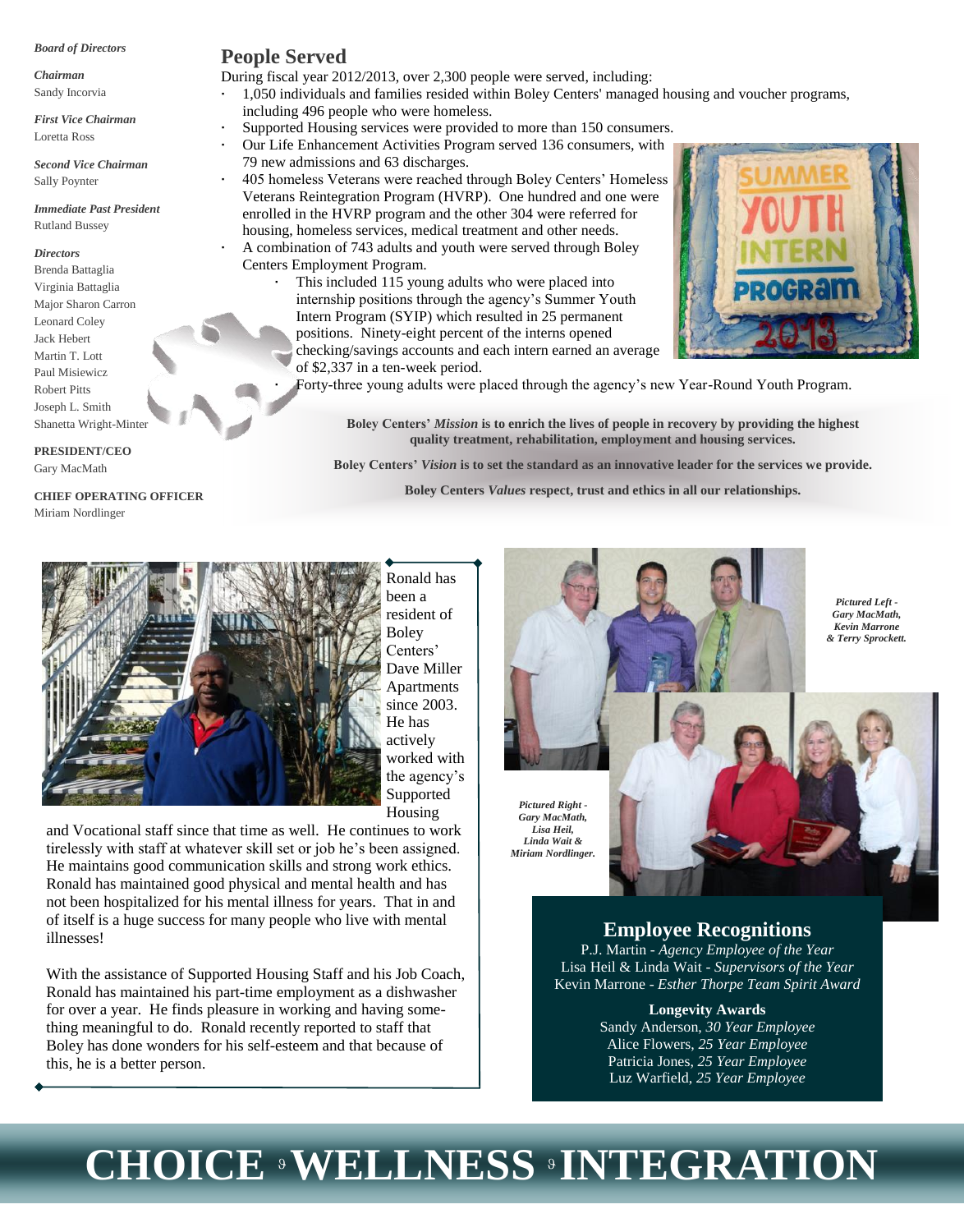

Marlene has lived at Boley Centers' Markus Mittermayr Group Home since 2012. Before coming to Boley, Marlene tried living with her family but found that difficult. She also spent time in a mental health hospital. In just a short amount of time Marlene acclimated to the program at Markus Mittermayr and began to climb upward with her recovery.

Marlene has the added challenge of being hearing impaired (she was born without the ability to hear). As a result of this, she had often felt isolated from her family and society. Shortly after arriving, the agency was able to get her set up with much needed tools & equipment to help her to more easily communicate with her family and to assist her in connecting with others in the community. This technology has allowed her to pursue her desire to study the bible with leaders from her church and slowly, more and more doors have opened.

Marlene is warm, caring and always willing to work hard at her program in order to gain independence and increase self-sufficiency. Living with her disability in her birthplace of Jamaica, Marlene lacked adequate supports which led her to struggle financially. In order to take care of her children and herself, she began braiding hair and selling items such as peanuts and corn on the streets for small change. Now that she has come to Boley Centers, she has remained hospital free and lives a life of wellness as she increases her independence. In fact, Marlene has been able to return to school to improve her basic skills and now hopes to apply

to cosmetology school to become a licensed stylist.

She has learned to turn obstacles into opportunities, many of which have resulted in positive outcomes. Marlene reminds us that a willingness to accept assistance, to work hard on recovery and personal goals along with advocacy can reap positive rewards and a greater sense of empowerment. Marlene will soon be married and will be moving into a rented home with her husband. This is something she has wanted for some time… congratulations Marlene!

# **Community Benefit & Outreach**

- Boley Centers continues to be the Florida affiliate for the Southeast Americans with Disabilities Act (ADA) Center under a contract with Syracuse University's Burton Blatt Institute. In this role, staff have provided consultation to numerous businesses and municipal government entities to aid them in compliance with the ADA. In addition, training is provided to individuals with disabilities to help them understand their rights under the law.
- Under the direction of Boley Centers' Director of Training, the agency participated in two Crisis Intervention Training (CIT) sessions in Pinellas County during the year, helping to educate approximately 60 law enforcement officers on how to properly respond to calls involving individuals who are in crisis and have a mental illness.
- Boley Centers served Thanksgiving Dinner to 350 consumers and their families.
- The agency and staff provided food baskets for seven needy families at Thanksgiving and four more at Christmas. In addition to this, the Housing Department staff gave two baskets with food and clothing to two needy families and gifts to seven families!
- Boley Centers held its 31st Annual Jingle Bell Run with more than 3,000 people in attendance.
- In an effort to remain current and active with a wide variety of needs and issues faced by the many people we serve, Boley staff hold active memberships in many community, state and national organizations. These include - American Counseling Association, Central Florida Behavioral Health Network, City of St. Petersburg Green Committee, Committee to Advocate for Persons with Impairments, Florida ADA Leadership Network, Florida Building Code Commission, Florida Mental Health Counselor Association, Florida Supportive Housing Coalition, Mental Health Coalition, Neighborhood Lending Partners of West Florida, Pinellas County Grants Collaborative, Pinellas County Homeless Leadership Board, Pinellas Non-Profit HR Committee, St. Petersburg Chamber of Commerce and West Coast Integrated Network.

### *Thank you to the following community supporters who donated to Boley Centers in memory of the person named:*

*Virginia Battaglia, in memory of Jane Misiewicz Virginia Battaglia, in memory of Deanna Battaglia Stephen & Adele Bongiovanni, in memory of Andrew Shaver Dorothy Brown, in memory of Craig Brown Edward Naborowski & Ann Coleman, in memory of Andrew Shaver Kathy Cunningham, in memory of Doug Erdman*

*Marguerite Dawson, in memory of Edward & Georgette Mastry Grace Erdman, in memory of Doug Erdman Grace Erdman, in memory of Doug & Harry Erdman Luanne Frolick, in memory of Minnie Anderson Patricia Hart, in memory of Henry R. Hart Lynne Hensley, in memory of Nancy Durstein*

*Noreen Hodges, in memory of Randy Wedding Helen Howe, in memory of Andrew Shaver James W. Jacob, in memory of Andrew Shaver Ernest & Yvonne Keel, in memory of Gina Merchant Gary MacMath, in memory of Andrew Shaver Addison & Juanita McGarrity, in memory of David Hopper Coy & Alice Merchant, in memory of Gina Merchant Marcia Miller, in memory of Andrew Shaver Connie Smith & Naomi O'Reilly, in memory of Andrew Shaver John & Leverne Puskar, in memory of Gina Merchant Dave & Nancy Rosevear, in memory of Andrew Shaver C. Leigh and Ruth Shaver, in memory of Andrew Shaver Athina and Georgeos Smalios, in memory of Andrew Shaver Barbara A. Vernooy, in memory of Andrew Shaver*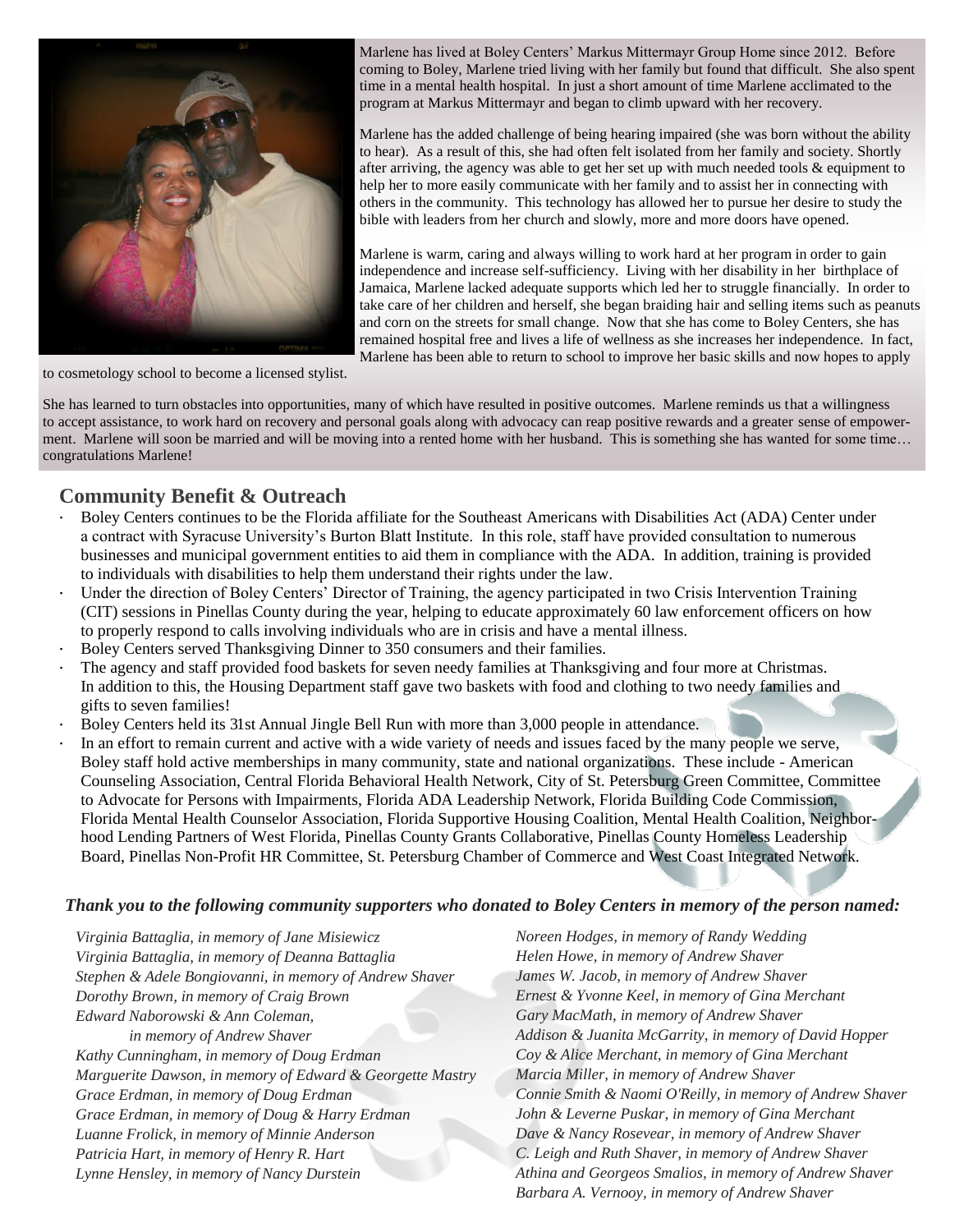# **Fiscal Year 2011/2012**

- Increase in net assets: \$ 2,247,546
- Total assets: \$ 41,481,143
- Total revenues: \$ 20,363,107
- Administrative expenses as a percent of total expenses: 9.14%

# **Funding Sources**

Boley Centers is funded in part under agreements with the Agency for Health Care Administration, Bessie Boley Foundation, Boley Angels, Boley Foundation, Central Florida Behavioral Health Network, City of St. Petersburg, City of Tampa, Florida Department of Children & Families, Florida Department of Education, Florida Department of Elder Affairs, Florida Department of Transportation, Florida Health Partners, Inc., Pinellas Community Foundation, Pinellas County, Pinellas County Homeless Leadership Board, St. Anthony's Health Care, U.S. Department of Housing & Urban Development (HUD), U.S. Department of Labor, U.S. Department of Transportation & U.S. Department of Veterans Affairs.

#### **Thank you to our generous donors!**

*Susan Alexander Mutual of America Richard & Laurie Auth Richard and Nancy Back Synovus Bank Judy E. Bell Diane Howe Boudwin Rudean Brown Gregory Bryant Albert & Geraldine Budd Gary Burwasser Robert & Elena Bussey Joan Lee Carver David & Christine Christensen United Methodist Women of Pasadena Community Church Freedom Green Clean Connie Clendening Helen Coiro Hennessy Construction West Coast Fence Corp. Bruce & Jerri Crawford Mark & Christine Dawson Margie Decker Linda Dunham Marilyn Howe Dyke Betty Edenfield Mrs. Henry Esteva Catalina Marketing Charitable Foundation Hillman Charitable Foundation Margaret Ewell Dickins Foundation Pinellas Community Foundation Bernadette Fowler Dianne Franz Jackson Freeman Luanne Frolick Frank & Joan Geiger Gregory, Sharer & Stuart Gator Guards Celia Hall George Hardy Mark Harrold Sheryl Henderson Divito & Higham Humana*

*Sandy Incorvia Dabo Fire Inspection Pat LaMonde C. Marilyn Latus Woman's Service League Lorenz F. Lochner Gary & Marcy MacMath Commercial Insurance Managers Robert & Jean Markley Addison & Juanita McGarrity Peter McNamara Walter & Linda Mickey Cathy Moulton Susan Murray Ms. Patti Nagel Ms. Kyle S. Norberg Noelle Norvell Kathryn O'Keeffe Chris' Painting Center Pharmacy Johnnie Jones Plumbing Terry Ray Nancy Recvlohe Shannon Riley John & Gloria Rogers Loretta Ross Sebastian & Theresa Sarto Robert J. Schertzer Darryll Scrivens Marianne Seay All Phase Security Geiger Pest Services Bonnie Starr My Office Products Elliott & Dianne Steele Stevens & Stevens Pinnacle Security Systems Lewis Thorp Sabal Trust Donald & Judy Turnbaugh Joan Van Middlesworth Dennie Wainwright Elizabeth Wall Vance & Marsha Wegner CJ and Robert Weinstein*